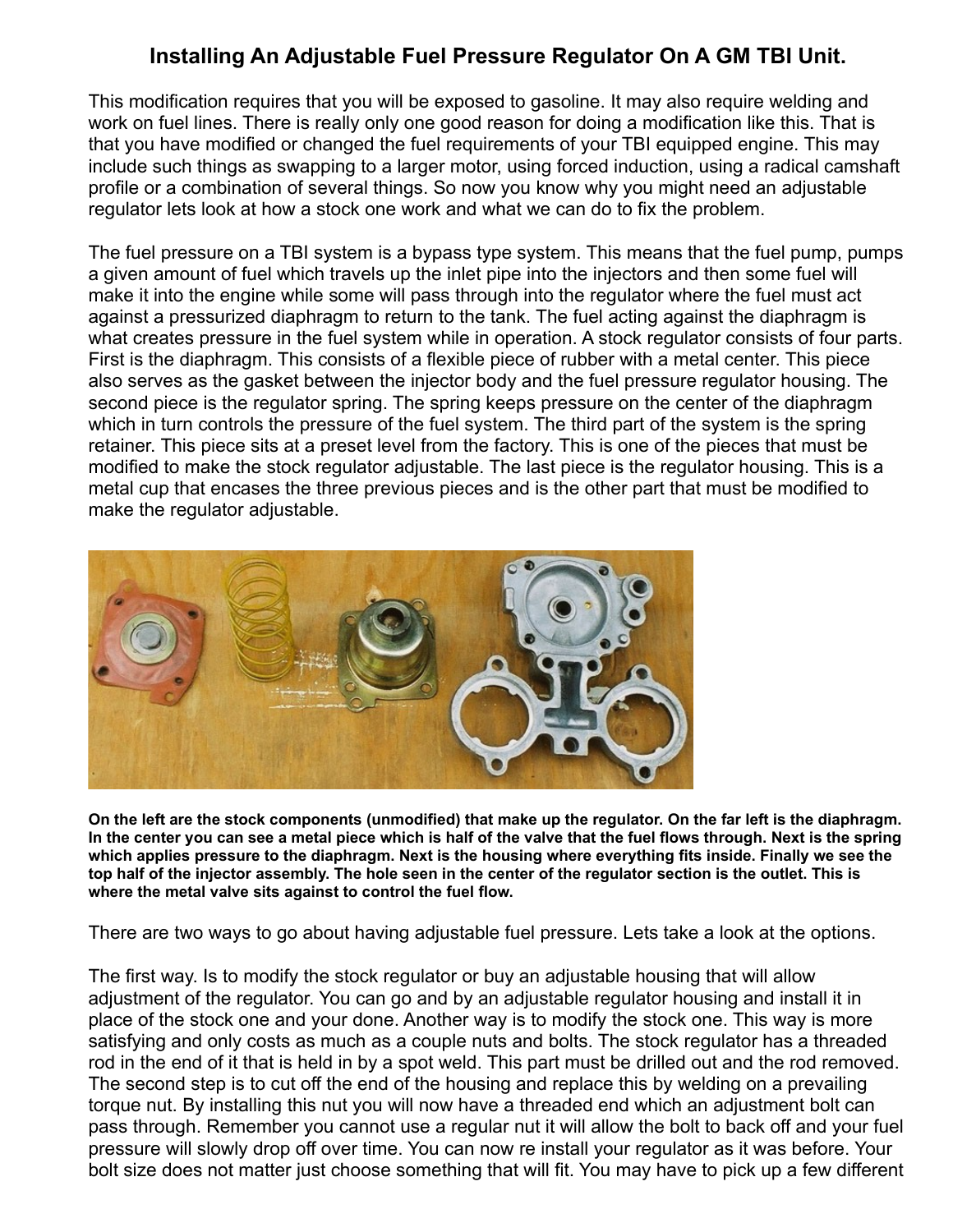bolt lengths. Some systems (like ones found in 2.8L S-Trucks) have a vacuum line directly below the regulator which a protruding bolt may hit. But in most cases you will not have any clearance issues to get in your way. To get proper adjustment you should install a gauge into the system so you have a way of knowing what your pressure is at all the time. A small under hood gauge is simple reliable and easy. This step requires cutting of the fuel line and a pipe flaring tool. Install a "T" fitting into the inlet side of the system and attach your gauge and your fuel system is now fully adjustable and measurable.



**You can see how an adjustable fuel pressure regulator is made. There is a nut welded on the end where the bolt threads through. This bolt will the move the spring retainer up or down and allow for adjustable pressure.**

The best way to make your fuel system adjustable is to install an external regulator. These regulators often feature multiple ports which allows a gauge and schrader valve to be installed. These regulators are also made out of high quality aluminum and last forever and look good. A great regulator to choose is the Aeromotive 13301 bypass regulator. It comes with 2 different springs (one low pressure and one high pressure) this way if you ever upgrade to a high pressure system you will have a great regulator for it. First we need to eliminate the stock regulator. Start by taking the housing off and putting all the parts aside except for the diaphragm. Take a razor blade and cut out the center of the diaphragm, you need the outside part later to serve as your gasket. You now need to make a cover plate to replace the old housing. Use the regulator to trace and cut out a flat piece of metal. Aluminum, mild steel or stainless work good, something the same gauge as the old housing would be ideal. Once you have a piece the same size as the old housing base drill out the four holes. One extra step that is recommended is to drill out the passages in the injector housing to make the transitions smooth. This is not a must, but reduce flow restrictions. Now install your gasket that you made out of the old diaphragm and install your new cover plate. If you have injectors with a hole in the mounting base you need to plug this. You can fill the hole with just silicone or silicone down a plastic frame plug or maybe a small freeze plug. Now you can reinstall the injectors and tackle the fuel line changes. You now need to splice in your external regulator into the return line on the system. It should be as CLOSE to the throttle body as possible for the most accurate operation. There is no way to tell you how to do this because every application is different. But the best way is to find a close mounting spot. Take the return line off the throttle body and hook it up to the inlet of the regulator and the output line from the regulator must feed back into the return line. Now attach a gauge and any other accessories to the regulator and you're done.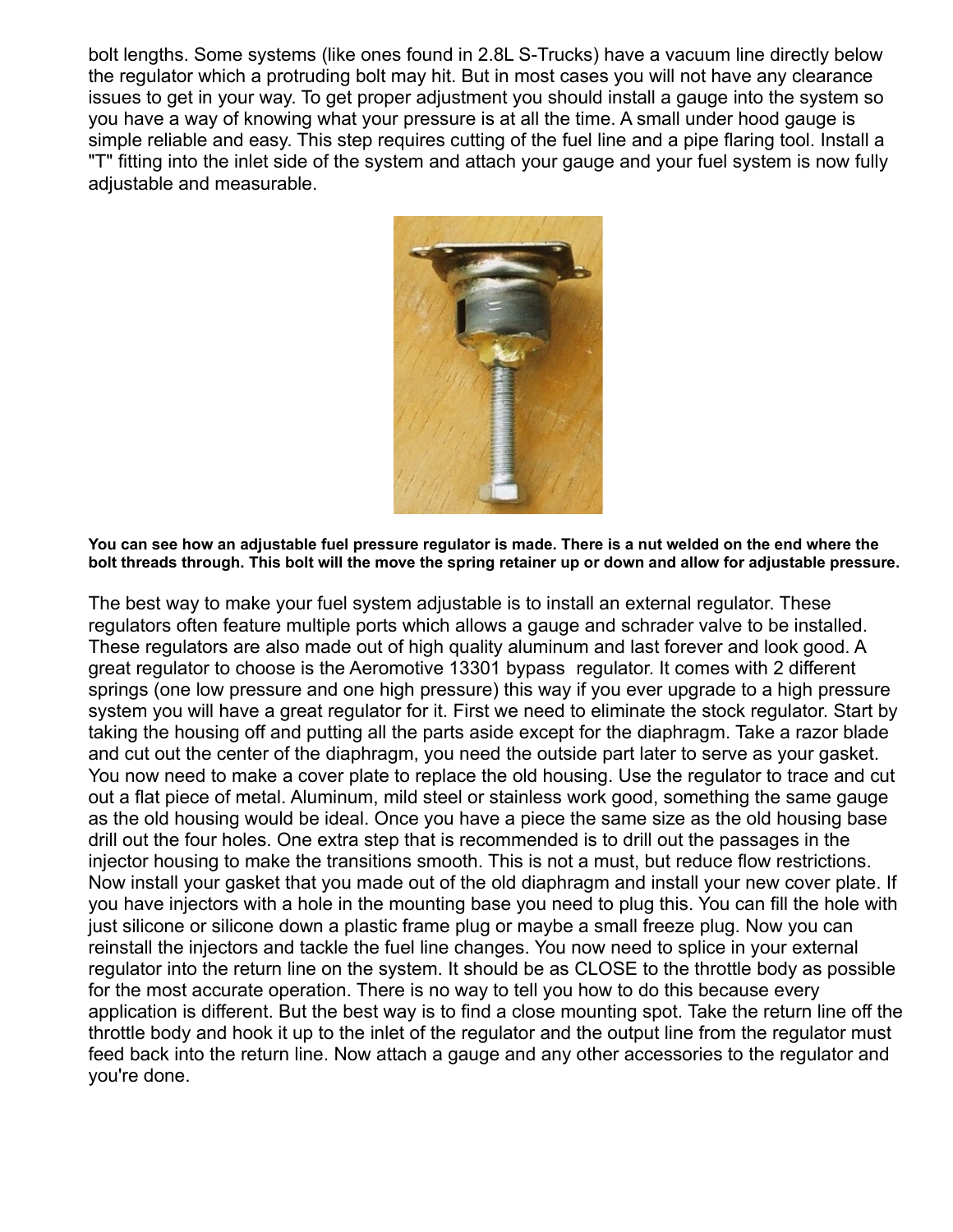

**Here you can see the Aeromotive 13301 bypass regulator. Not visible are 2 more inlet/gauge ports on the back side (there are 4 in total.) This regulator is symmetrical is design which allows for easy mounting and orientation.**



**Here is a modified regulator housing with the block off plate installed**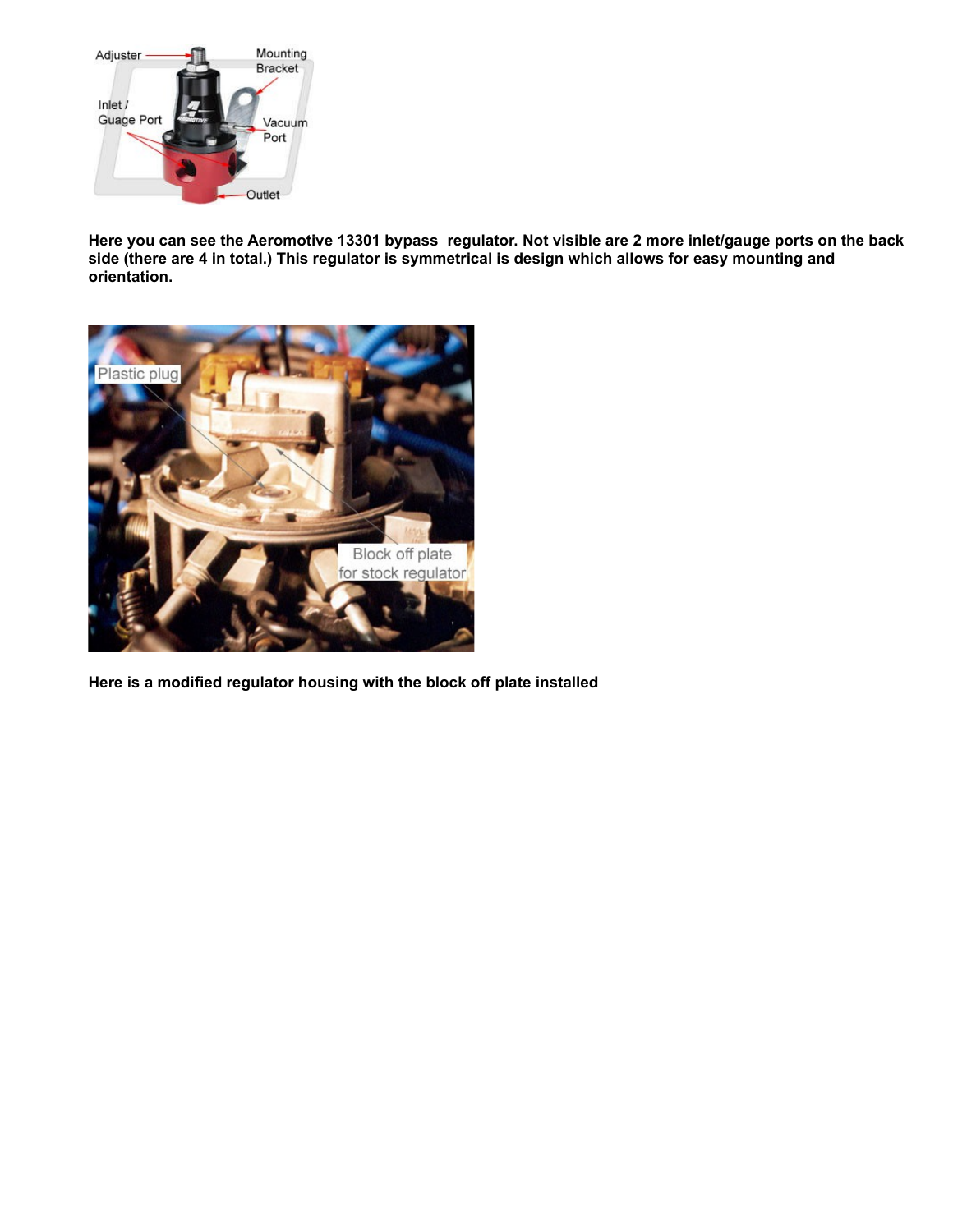

**Here you can see the eased return passage (the old protrusion is simply drilled out). You can also see the gasket made by cutting out the center of a regulator diaphragm and last the block off plate.**

**Here is an Aeromotive 1330 adjustable fuel pressure regulator installed on a 1993 GMC Sonoma with a 3.4L V6 and TBI fuel injection. Notice the gauge and schrader valve that can simply be added to the inlet ports of the fuel pressure regulator.**